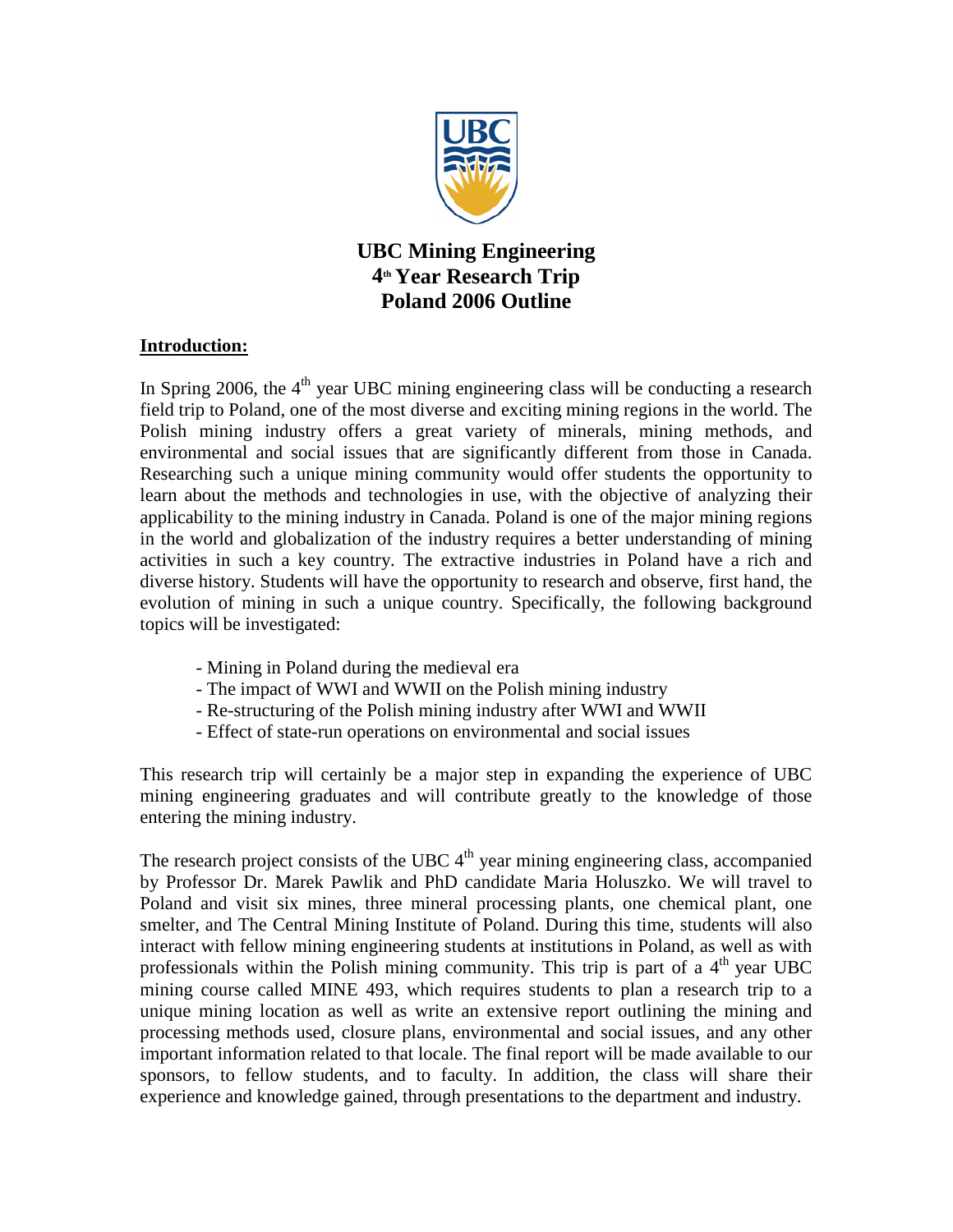## **Research Sites**:

- 1) **Wieliczka Salt Mine**  The historic underground Salt Mine in Wieliczka is one of the only sites in the world where mining has continued for over 650 years. Lying on nine levels, its original excavations stretch for a total of 300 kilometers, reaching a depth of 327 meters. They illustrate all stages of the development of mining technology over time.
- 2) **Miedziana Gora (Copper Hill) Site**  This historic underground copper mine dates back to the middle and bronze ages. Copper produced from this site was used to produce currency for the Polish mint and to build regional castles. The property was a major source of income for many of the local inhabitants. The property lies beneath an old town. Access shafts are scattered throughout the site, and are connected via underground tunnels.
- 3) **Rudna Mine and Mineral Processing Plant operated by KGHM Polska Miedz Ltd.** – This is a deep underground copper mine located 1,100 m below surface. The primary mining method is room and pillar with hydraulic backfilling, and the ore bodies span a total of 100  $km^2$ . The ore seam thickness varies from 0.5m to 20m. The underground properties are accessed via 10 shafts. Ore is processed by conventional flotation methods producing a copper concentrate. Students will investigate:

-The complex ventilation requirements of such a large deep underground mine. -The selectivity of the room and pillar mining method to a varying ore body seam thickness.

4) **Glogow Smelter operated by KGHM Polska Miedz Ltd**. – This smelter primarily treats copper, silver, and gold concentrates, and processes these concentrates through shaft furnaces. By-products include sulphuric acid, nickel sulphate, and platinum and palladium slimes. The smelter pursues an active environmental program which includes reducing sulphur dioxide emissions, and treating soil for reclamation. In 2004, KGHM was the  $6<sup>th</sup>$  largest refined copper producer in the world, accounting for 3.42% of global copper production. It was also the 3rd largest producer of silver, accounting for 6.81% of global silver production. The amount of gold produced by this smelter satisfies the requirements of the entire Polish electronics industry. Students will investigate:

-The technologies associated with producing multiple smelter products. -The technologies used to reduce sulphur emissions and reduce environmental impact.

5) **Piast / Ziemowit Coal Mine and Preparation Plant operated by Kompania Weglow S.A.** – This is the largest and deepest underground coal mine in Poland. It is located 750 m below surface, produces 5.6 million tonnes of metallurgical and thermal coal per year, and employs 7,100 people. The mine uses unique regionally developed equipment in order to economically mine this complex deposit. The preparation plant produces various products, each aimed to meet specific customer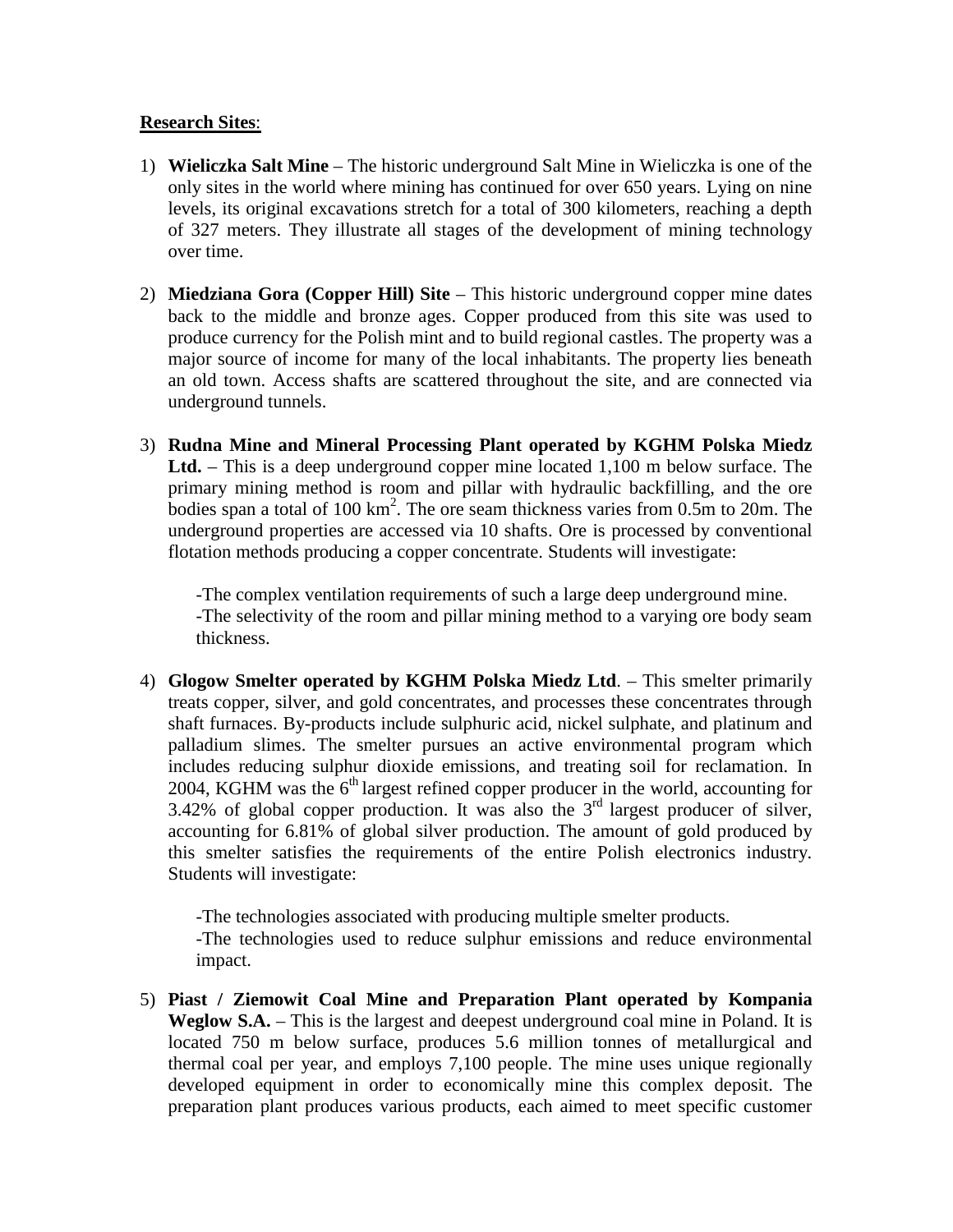requirements, in terms of ash content, moisture content, grain size, and calorific value. Students will investigate:

-The unique mining equipment used to exploit this deposit.

-The technical challenges associated with producing multiple products from the preparation plant.

-The complex rock mechanics issues associated with mining at such a significant depth.

6) **Grzybow / Osiek Sulphur Mine and Chemical Plant operated by Siarkopol Ltd.** - This is the only dedicated native sulphur mine in the world. The mine uses a unique solution mining method in which concentric pipes are drilled into the deposit from surface and super-heated water is pumped deep into the deposit. The water melts the sulphur and molten sulphur is pumped back to surface where it crystallizes. The crystallized sulphur is then transported to the chemical plant for processing. The chemical plant produces various sulphur based products. Students will investigate:

-The effectiveness of the solution mining method, and explore its application within the Canadian mining industry.

-The reasons for the decline in native sulphur mine production and its implication to local social issues.

7) **Olkusz Pomorzany Lead/Zinc Mine and Mineral Processing Plant operated by ZGH Boleslaw Ltd**. – The primary mining method at this underground mine is the room and pillar method, and the processing plant produces separate lead and zinc concentrates. Mining is done beneath a heavily populated area. Underground excavations are backfilled using massive quantities of sand which forces the mine to operate a parallel sand mine. The processing plant has issues with the removal of magnesium in order to produce a cleaner lead concentrate. Students will investigate:

-The technical challenges of backfilling, using such large quantities of sand.

-The difficulties of tailings disposal in a heavily populated area.

-The technical issues associated with magnesium removal to produce a cleaner lead concentrate.

8) **Central Mining Institute of Poland located in Katowice – This is the primary** national industrial research center devoted to mining development and education in Poland.

-Students will attend a seminar, and network with academics within the Polish mining community.

-Students will investigate some of the research initiatives developed within the Polish mining industry.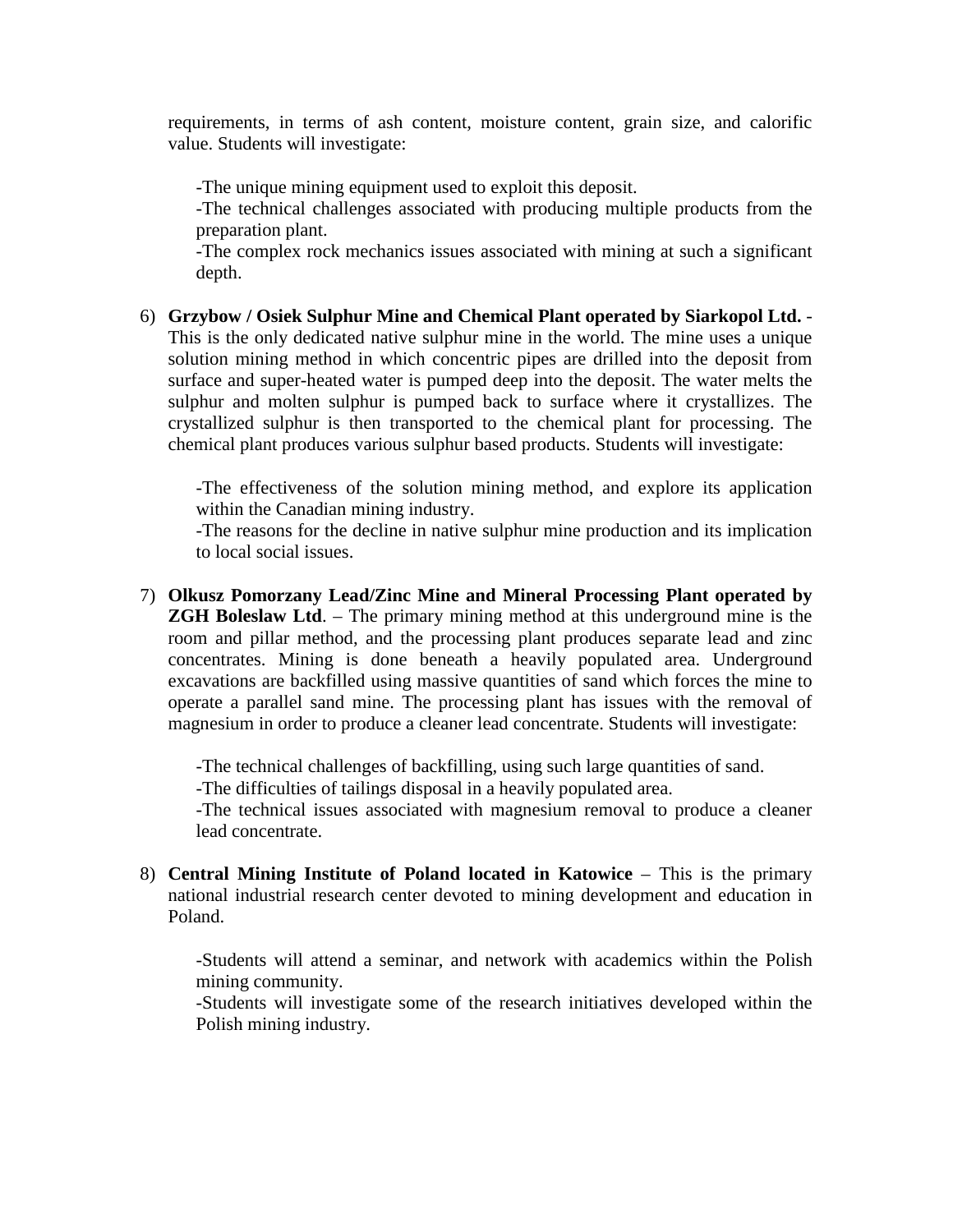

## **Project Itinerary:**

| Activity                                                             | Date      |
|----------------------------------------------------------------------|-----------|
| Depart Vancouver, BC                                                 | 9-Feb-06  |
| Arrive Warsaw, Poland                                                | 10-Feb-06 |
| Travel to Warclaw vis Chartered Bus                                  | 10-Feb-06 |
| Visit Rudna Copper Mine and Mineral Processing Plant                 | 11-Feb-06 |
| Visit Glogow Smelter                                                 | 12-Feb-06 |
| Travel to Krakow vis Chartered Bus                                   | 13-Feb-06 |
| Visit Piast / Ziemowit Coal Mine and Preparation Plant               | 14-Feb-06 |
| Visit Grzybow / Osiek Sulphur mine and Chemical Plant                | 15-Feb-06 |
| Visit Olkusz Pomorzany Lead / Zinc Mine and Mineral Processing Plant | 16-Feb-06 |
| Visit the Central Mining Institute of Poland                         | 17-Feb-06 |
| Visit Wieliczka Salt Mine                                            | 18-Feb-06 |
| Visit Miedziana Gora (Copper Hill) Site                              | 19-Feb-06 |
| Travel to Warsaw via Chartered Bus                                   | 20-Feb-06 |
| Depart Warsaw, Poland                                                | 21-Feb-06 |
| Arrive Vancouver, BC                                                 | 21-Feb-06 |